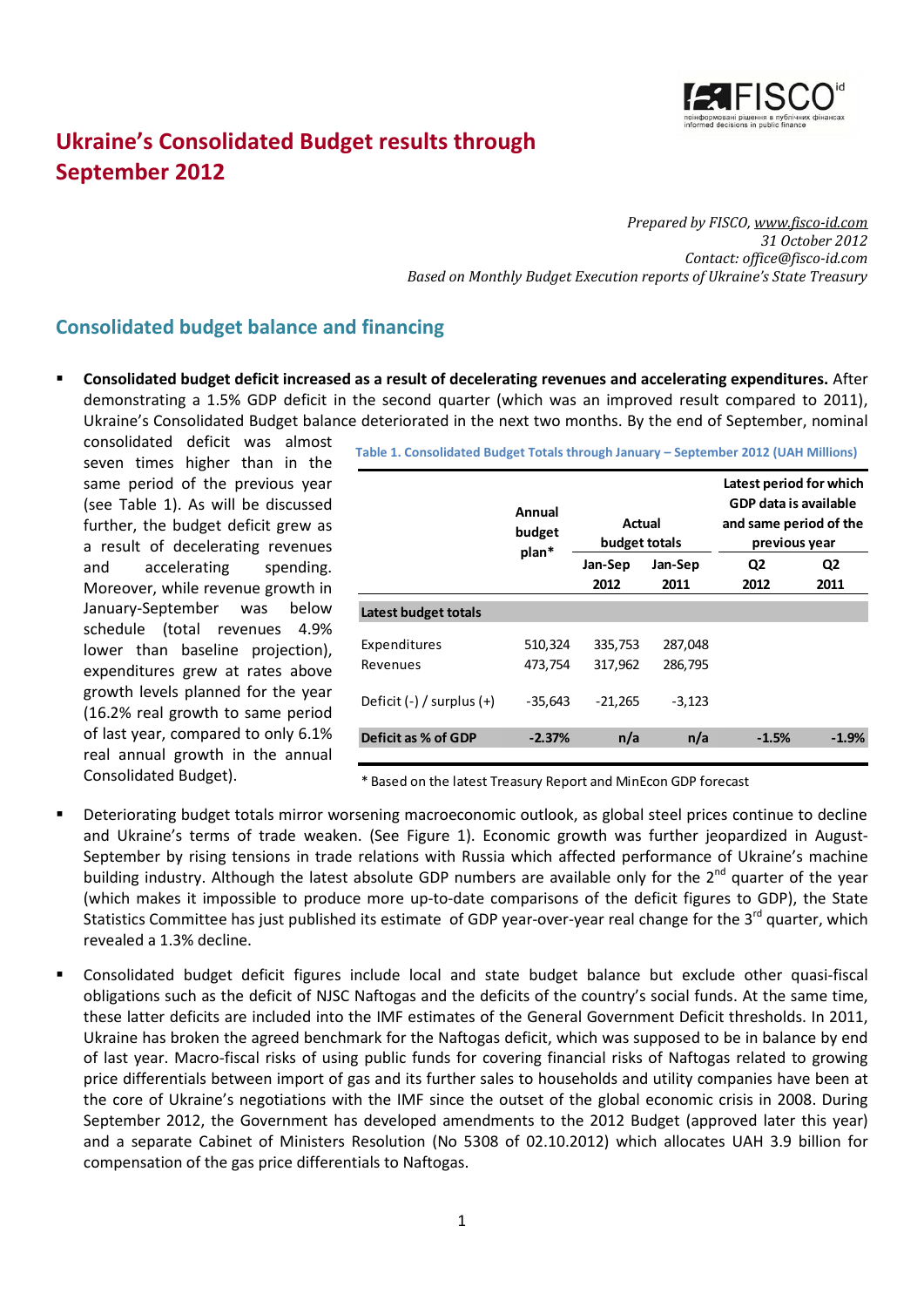<span id="page-1-0"></span>

### **Consolidated budget receipts**

 **In January-September 2012, consolidated revenues grew strongly compared to last year (by 10.1% in real terms), but still remained 4.9% below the period baseline projection.** As illustrated in [Table 2](#page-1-1) and [Figure 2,](#page-2-0) all key taxes were collected above last year's levels, in real terms. At the same time, only two revenue sources – Import Duties and the EPT – were also exceeding period baseline projections for this period, with Import Duties collected 4.9% above the projection, and EPT being almost equal to the projection (only 0.6% higher). All other taxes remained behind schedule, with the poorest performance of VAT, Ukraine's largest revenue source (as illustrated i[n Figure 2\)](#page-2-0).

<span id="page-1-1"></span>**Table 2.Consolidated Revenues in January - September 2012 (UAH Millions)**

|                       | <b>Nominal</b><br>actual<br>revenues<br>(Jan - Sep<br>2012) | <b>Comparisons to plan</b>       |                                              | <b>Comparisons to baseline</b>                       |                                                         | <b>Comparisons to same</b><br>period of 2011                |                              |                                                              |
|-----------------------|-------------------------------------------------------------|----------------------------------|----------------------------------------------|------------------------------------------------------|---------------------------------------------------------|-------------------------------------------------------------|------------------------------|--------------------------------------------------------------|
|                       |                                                             | Annual plan<br>(Jan-Dec<br>2012) | Actual<br>revenues<br>as % of<br>annual plan | <b>Baseline</b><br>projection<br>(Jan - Sep<br>2012) | %<br><b>Difference</b><br>of actual<br>over<br>baseline | <b>Nominal</b><br>actual<br>revenues<br>(Jan - Sep<br>2011) | % Change<br>in real<br>terms | Budget 2012 to<br>Budget 2011<br>(% Change in<br>real terms) |
| <b>Total Revenues</b> | 317,962.31                                                  | 473,754.26                       | 67.12%                                       | 334,270.07                                           | $-4.9%$                                                 | 286,794.57                                                  | 10.1%                        | 10.5%                                                        |
| <b>VAT</b>            | 100,992.03                                                  | 163,380.24                       | 61.81%                                       | 116,740.45                                           | $-13.5%$                                                | 95,191.80                                                   | 5.3%                         | 17.9%                                                        |
| PIT                   | 49,186.72                                                   | 70,294.05                        | 69.97%                                       | 50,697.75                                            | $-3.0%$                                                 | 43,275.66                                                   | 12.9%                        | 6.5%                                                         |
| <b>EPT</b>            | 39,797.55                                                   | 58,210.84                        | 68.37%                                       | 39,566.81                                            | 0.6%                                                    | 39,057.31                                                   | 1.2%                         | 12.5%                                                        |
| <b>Excises</b>        | 29,204.19                                                   | 42,741.40                        | 68.33%                                       | 30,970.17                                            | $-5.7%$                                                 | 25,018.13                                                   | 15.9%                        | 5.4%                                                         |
| Excise internal       | 21,793.34                                                   | 32,457.40                        | 67.14%                                       | 23,547.73                                            | $-7.5%$                                                 | 19,515.01                                                   | 10.9%                        | $-4.9%$                                                      |
| Excise import         | 7,410.86                                                    | 10,284.00                        | 72.06%                                       | 7,422.44                                             | $-0.2%$                                                 | 5,503.12                                                    | 33.8%                        | 60.2%                                                        |
| Land Tax              | 9,518.35                                                    | 14,028.06                        | 67.85%                                       | 10,314.31                                            | $-7.7%$                                                 | 7,988.82                                                    | 18.3%                        | 10.2%                                                        |
| <b>Import Duty</b>    | 9,610.15                                                    | 12,694.36                        | 75.70%                                       | 9,159.07                                             | 4.9%                                                    | 7,386.54                                                    | 29.3%                        | 14.9%                                                        |

*Source: Treasury Budget Exectuion Report.*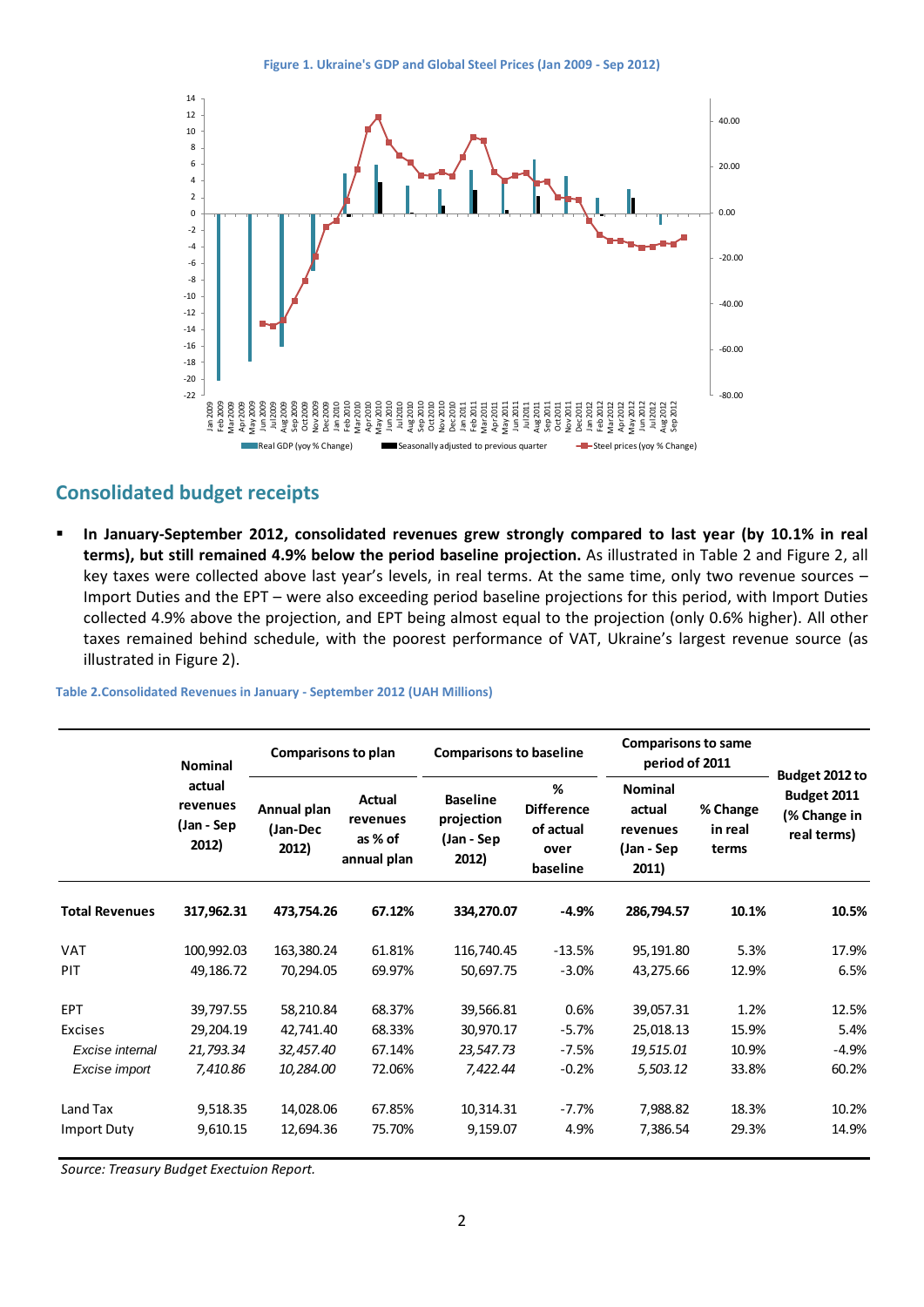**Figure 2. Performance of key taxes in January-September 2012**

<span id="page-2-0"></span>

 **The best performance during January-September was again registered among taxes whose collection is, in principle, most vulnerable to administrative manipulation (EPT and Import Duties).** As in 2011, both of these sources outpace period projections. Collections of Import Duties in January-September 2012 were 4.9% above schedule, and also 29.3% higher compared to the same period of last year (see [Figure 3\)](#page-2-1). The Enterprise Profit Tax collections in January-Septmber were only 0.6% above baseline, and 12.5% higher than in the same period of 2011. It is notable, however, that while EPT still remained ahead of schedule by end of September, the percentage of overperformance steadily decreased throughout the year (see [Figure 4\)](#page-2-2). The EPT also demonstrates the lowest rate of real growth compared to same period of 2011 (only 1.2%).

<span id="page-2-2"></span><span id="page-2-1"></span>



 **The VAT remained to be Ukraine's worst performing tax, growing slowly against last year and falling furthest behind shcedule.** In the 2012 Annual Budget, the Value Added Tax was supposed to bring in one of the highest increases of all taxes compared to last year (17.9% in nominal terms, as showed in [Table 2\)](#page-1-1). This forecast was consistent with the VAT's robust performance throughout 2011 (it was collected slightly above plan and 40% above 2010 level, in real terms). In January-September 2012, however, VAT proceeds were 5.3% higher than last year, in real terms, and throughout this period the proceeds fell increasingly behind schedule, as illustrated in [Figure 5.](#page-3-0) By end of September, collections were 13.5% lower than projected for the period, making VAT the worst performing tax in Ukraine's consolidated budget so far.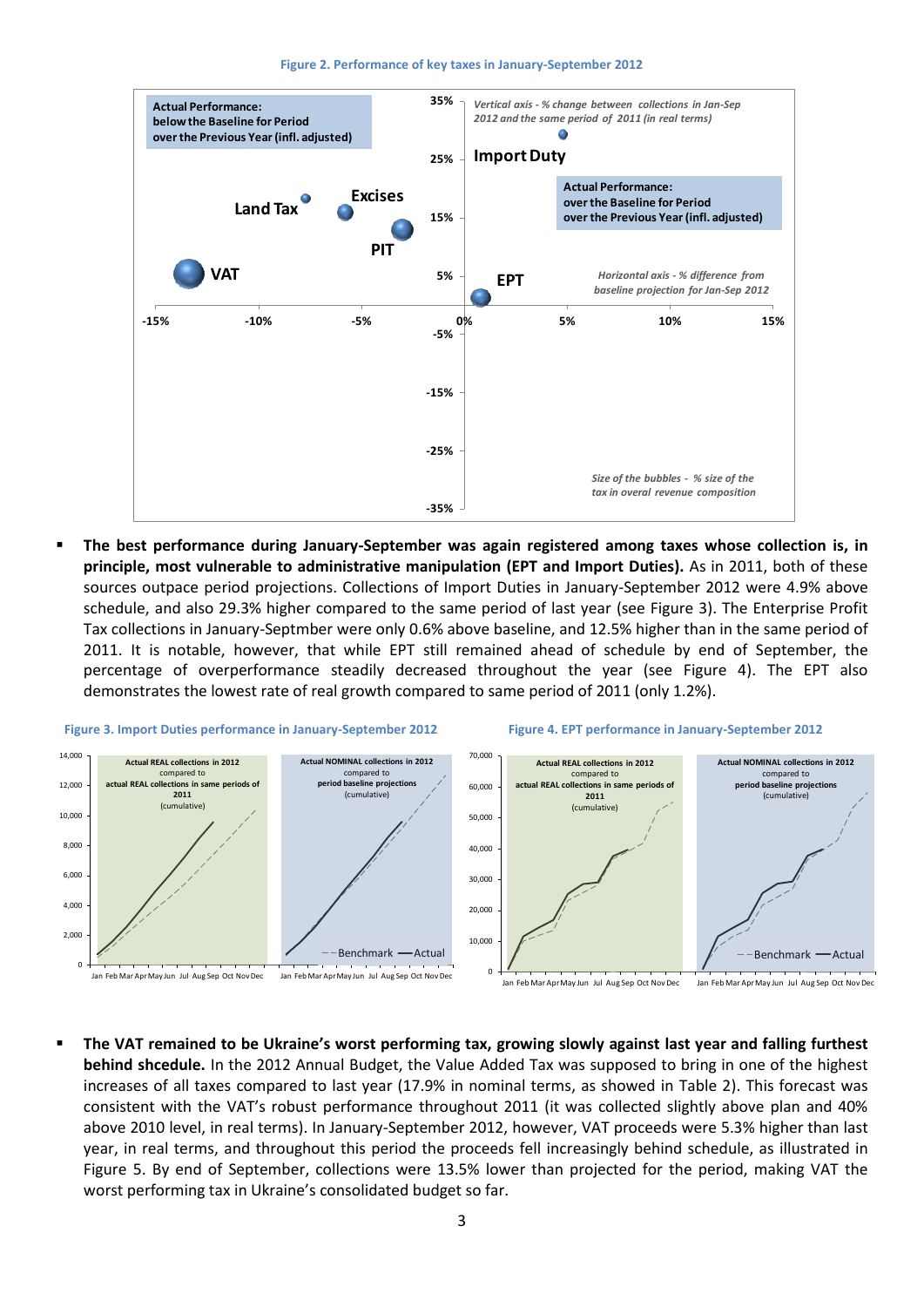<span id="page-3-1"></span> **Personal Income Tax increased considerably in real terms, but still remained below the schedule.** Considerably higher collections of PIT in comparison to 2011 (12.9% increase in real terms in January-September 2012 compared to same period of previous year) allowed the Government to stay just near the baseline projections for this tax, falling behind by 3.0% (see [Figure 6\)](#page-3-1). Notably, PIT performance against baseline steadily deteriorated during the year (as also visible from [Figure 6\)](#page-3-1).

<span id="page-3-0"></span>

<span id="page-3-3"></span> **Excise taxes grew strongly compared to last year but still fell behind schedule.** The 2012 Budget predicted a striking 60.2% real growth in excises on imported goods, while the annual forecast of internal excise collection implied a 4.9% real contraction (it was the only tax which was expected to be raised at levels lower than last year). In January-September 2012, both groups of excise taxes grew strongly in comparison to the same period of 2011, in real terms (by 33.8% and 10.9% respectively), but both remained below schedule (by 0.2% and 7.5%, respectively). As illustrated in [Figure 7](#page-3-2) an[d Figure 8,](#page-3-3) foreign excises remained just above baseline during most of the months but fell below projections by September, while collections of the domestic excises have diverged further away from schedule during the entire year.

<span id="page-3-2"></span>

# **Consolidated budget spending**

 **Real consolidated expenditures in January-September 2012 increased compared to last year at rates considerably higher than was predicted by the 2012 annual budget.** During January-September, consolidated budget expenditures grew by 16.2% in real terms compared to the same period of last year, considerably outpacing the 6.1% change rate expected annually for this year (see [Table 3\)](#page-4-0). By the end of September, this allowed the Government to spend 65.8% of its total annual commitment.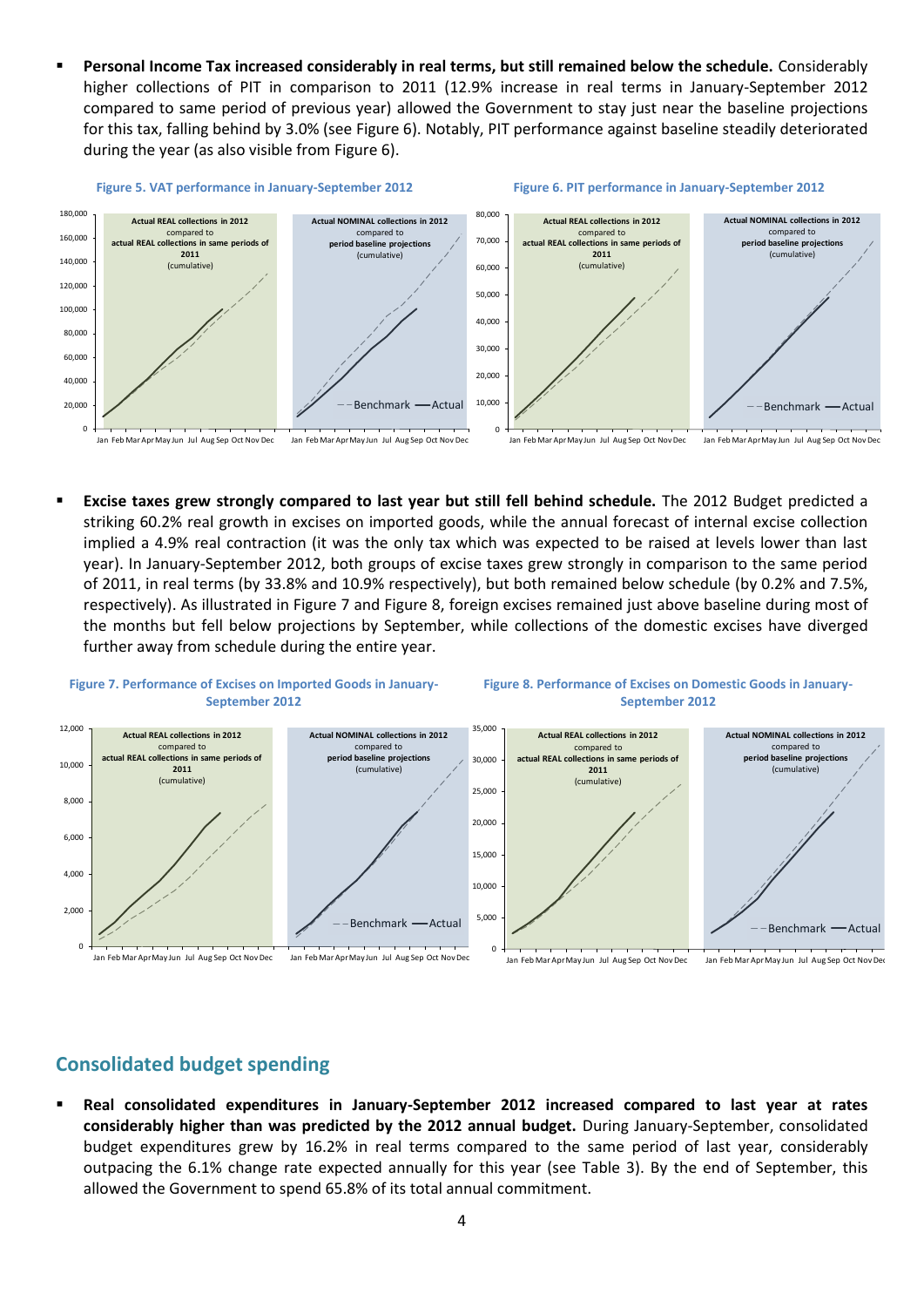<span id="page-4-0"></span>

|                                   | <b>Nominal</b><br>actual<br>expenditures<br>(Jan - Sep<br>2012) |                               | Comparisons to plan                                  | <b>Comparisons to same</b><br>period of 2011                |                  | Budget 2012 to                             |
|-----------------------------------|-----------------------------------------------------------------|-------------------------------|------------------------------------------------------|-------------------------------------------------------------|------------------|--------------------------------------------|
|                                   |                                                                 | Annual plan<br>(Jan-Dec 2012) | <b>Actual</b><br>expenditures as<br>% of annual plan | Nominal actual % Change<br>expenditures<br>(Jan - Sep 2011) | in real<br>terms | Budget 2011<br>(% Change in<br>real terms) |
| <b>Total Expenditures</b>         | 335,752.87                                                      | 510,324.40                    | 65.8%                                                | 287,047.81                                                  | 16.2%            | 6.1%                                       |
| <b>Public Administration</b>      | 37,248.51                                                       | 62,857.78                     | 59.3%                                                | 34,721.43                                                   | 6.6%             | 12.0%                                      |
| Defence                           | 10,007.05                                                       | 17,373.61                     | 57.6%                                                | 8,868.00                                                    | 12.1%            | 11.1%                                      |
| Civil Order, Security & Judiciary | 24,691.00                                                       | 37,502.37                     | 65.8%                                                | 21,892.89                                                   | 12.0%            | 3.6%                                       |
| <b>Economic Activities</b>        | 39,974.71                                                       | 67,699.09                     | 59.0%                                                | 34.784.59                                                   | 14.4%            | $-12.5%$                                   |
| <b>Environment Protection</b>     | 3,099.41                                                        | 9,591.89                      | 32.3%                                                | 2,119.40                                                    | 45.6%            | 39.9%                                      |
| Housing and Utilities             | 6,853.63                                                        | 13,489.02                     | 50.8%                                                | 6,211.41                                                    | 10.2%            | 10.7%                                      |
| Healthcare                        | 40,016.44                                                       | 58,495.54                     | 68.4%                                                | 31,983.05                                                   | 24.3%            | 10.4%                                      |
| <b>Culture and Sports</b>         | 9,210.78                                                        | 14,855.01                     | 62.0%                                                | 6,900.50                                                    | 32.6%            | 21.3%                                      |
| Education                         | 72,680.43                                                       | 101,474.37                    | 71.6%                                                | 60,346.94                                                   | 19.6%            | 6.0%                                       |
| Social Protection & Social Care   | 91,970.91                                                       | 126,985.73                    | 72.4%                                                | 79,219.60                                                   | 15.3%            | 10.0%                                      |

*Source: Treasury Budget Exectuion Report.*

- **Most active spending was registered in Social Protection, Education, Helathcare and Civil Order & Judiciary.** In all social sectors with wage-intensive budgets, consolidated expenditures increased compared to last year at rates which were considerably higher than annual increase rates budgeted for 2012. Respectively, in these four sectors, spending in January-September covered the highest percentage of the annual commitment (se[e Table 3.](#page-4-0)
	- **In Social Protection and Social Care,** real consolidated spending in January-September 2012 grew by 15.3% compared to the same period of the previous year, representing 72.4% of the annual budget for this sector. Real annual increase of expenditures on Social Protection for the entire year was planned at 10.0%.
	- In Education, consolidated expenditures in the first nine months of 2012 were 19.6% higher than in the same period of 2011, in real terms, and represented 71.6% of the annual budget for this sector. Real annual increase of the education budget for 2012 was planed at only 6%.
	- **In Healthcare,** consolidated expenditures in January-September 2012 increased by 24.3% in real terms compared to the previous year, covering 68.4% of the annual commitment. Real annual increase of consolidated expenditures on Healthcare was budgeted at 10.4%.
	- **In Civil Order and Judiciary**, real spending grew by 12% compared to the previous year, with actual expenditures for January-September covering 65.8% of the annual plan. Annual expenditures for this sector are supposed to increase by only 3.6% in real terms compared to 2011.
- **Spending on Economic Activities was considerably increased and directed mostly on support to Coal Mining and other Extracting Industries.** Economic Activities was the only function of the consolidated budget which was reduced in the 2012 Budget compared to the 2011 Budget, in real terms (by 12.5%). Nevertheless, real consplidated spending on Economic Activities in January-September 2012 increased by 14.4%. Most of the increase was related to growing expenditures on Coal Industry and Other Solid Fuel Extraction Industries, while spending on Agriculture actually decreased in real terms.